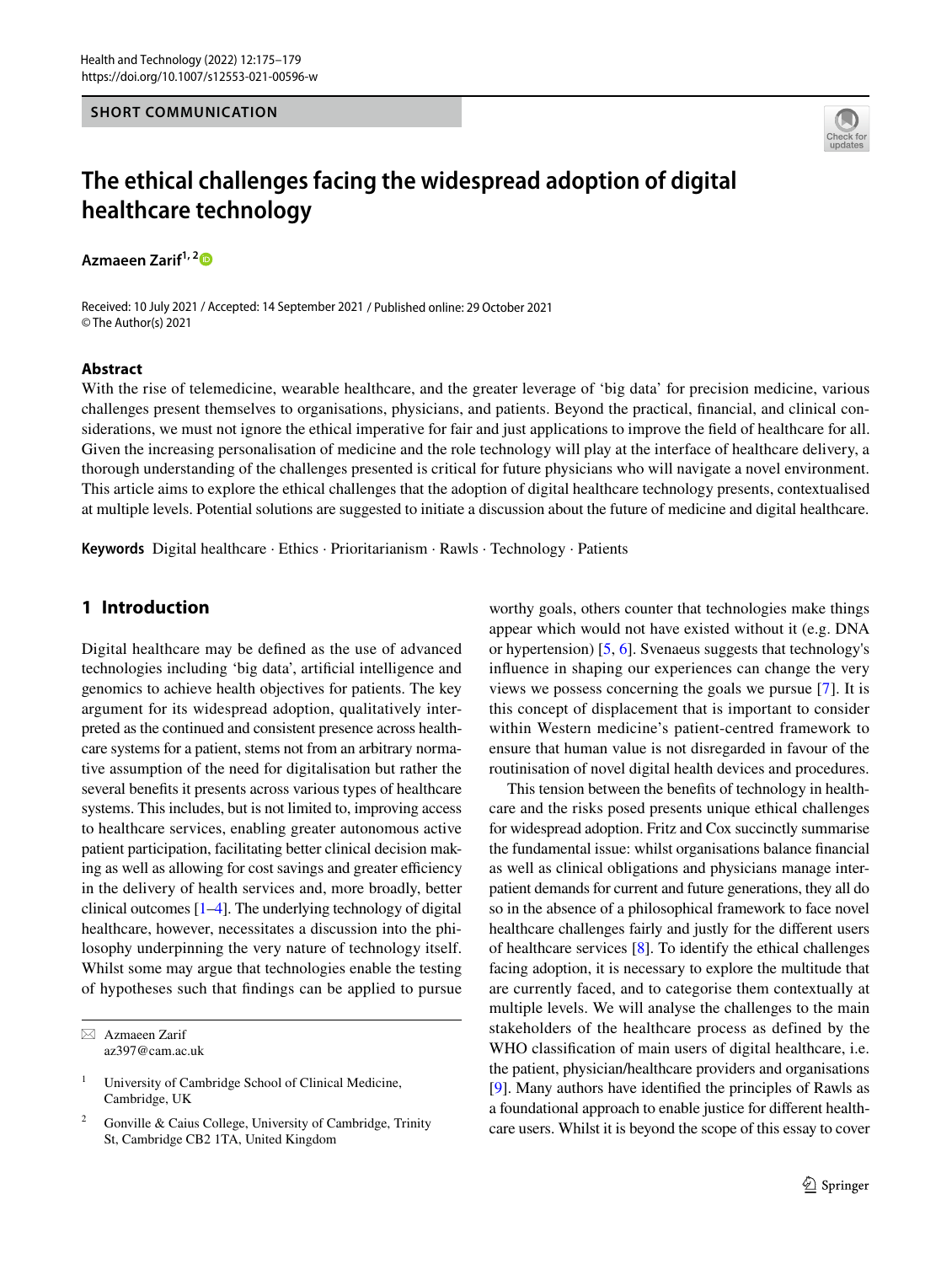the voluminous literature on the application of Rawls' work to healthcare, before undertaking our discussion it is important to briefy summarise the key tenets of the Two Principles of Justice, as developed in *A Theory of Justice* [[10](#page-3-7)]:

- 1. The Principle of Greatest Equal Liberty states that all citizens have an equal right to political liberty, freedom of speech and assembly, liberty of conscience, freedom of the person and expression, freedom of thought, and the right to hold personal property;
- 2. The Principle of Equality is further sub-divided into:
	- a. The Diference Principle, which states that socioeconomic inequalities can be just if they are arranged such that the least advantaged members of society receive the greatest beneft from them;
	- b. The Equal Opportunity Principle, where the arrangement of socioeconomic inequalities is such that they are attached to positions from which no individual is blocked from occupying, regardless of protected class characteristics.

Whilst Rawls did not include the right to health in his theory, academic discourse subsequently has subsequently attempted, and advanced, its coverage to cover the concept of health  $[11-13]$  $[11-13]$ . In the instance where these principles are found to be in confict with each other, they can be ordered lexically: 1, 2b, 2a. In other words, The Greatest Equal Liberty Principle must be satisfed before The Equal Opportunity Principle which, in turn, must be satisfed before The Diference Principle. A principle cannot be applied till those of higher order are fully met or deemed inapplicable. In tandem with Rawls' principles, which we will use to analyse the problem of achieving a socially just distribution of resources, we further employ the remaining three principles of Beauchamp and Childress's four-principles ethical framework (respect for patient autonomy, benefcence in actions to place patient interests frst, non-malefcence to 'do no harm' and justice for equitable distribution of resources) within the context of the intersection of technology with decision making in medicine and its practice, to stimulate debate regarding some of the ethical challenges faced [[14](#page-3-10)]. A critical appreciation of said challenges can enable potential efective solutions.

## **2 Challenges for healthcare organisations**

The cost of technology represents one of the largest challenges to organisations with respect to installation and subsequent maintenance [\[15\]](#page-3-11). The inability to directly assess intangible patient and cost benefits makes it difficult to value, and subsequently justify, the capital expenditure on new technology. Remote monitoring may be seen as a compromise compared to widespread installations. Proponents argue that reduced unnecessary hospital utilisation can act to lower healthcare costs, which may be especially pertinent in chronic disease management [[16\]](#page-3-12). From a utilitarian viewpoint, this is benefcial in maximising efective outcomes for as many patients as possible. However, the literature suggests that remote monitoring does not act to decrease the cost for the vast majority  $[16]$  $[16]$ . Most studies suggest minimal, if any, cost savings, and sometimes increased costs; however, positive clinical outcomes were reported for the management of chronic conditions [\[17–](#page-3-13)[19\]](#page-3-14). As per Rawls' Diference Principle, the literature is not supportive of cost reductions benefting the majority of those who are most disadvantaged. It has been suggested that underserved populations may even see greater costs in remote monitoring  $[16, 18]$  $[16, 18]$  $[16, 18]$  $[16, 18]$ . Thus, it is critical to prevent a false sense of organisational autonomy from arising which may, without prudent oversight, lead to a shift in the healthcare organisation's role from a patient-centred objective to a proft-centred agenda [[16\]](#page-3-12).

The concept of 'new' technology raises the issue of interoperability. Due to the timescales involved, integration and cross-access of data and usage between diferent systems or even different versions may be difficult  $[20-22]$  $[20-22]$ . Arguably, this stands in direct violation of the ethical obligation of organisations, derived from their fduciary relationship with patients, to ensure that the incorporation of legacy systems meet integration standards [[23\]](#page-3-18).

# **3 Challenges for healthcare providers**

Ethical challenges for physicians are thought to arise due to the "imprinting" of the necessity to provide the best possible medical care during medical training, to the extent that this implies the utilisation of the newest and most technologically advanced care [[24\]](#page-3-19). With the advent of new healthcare technologies, this may lead to inappropriately rapid routinisation, defned as the social process which leads to the meaning of a new biomedical technology changing as participants become habituated to its use [[24](#page-3-19)].

The role of the jurisdiction is important when economies of scale are considered as part of expansion. In the USA and the EU, doctors are required to obtain full licensing in the state in which the patients reside [[25](#page-3-20)]. In the handful of cases so far, it has been deemed that healthcare professionals are 'travelling' to the patient for the virtual delivery of healthcare, thus a licence for that state is required  $[25]$  $[25]$ . When framed as per Beauchamp and Childress's. Four Principles framework, the moral obligation of 'Justice' to achieve equity in health resource allocation can arguably be translated into a legal duty to not deny patients access to the highest standard of care due to their geographic location, thereby introducing further complications [[14](#page-3-10), [26\]](#page-4-0).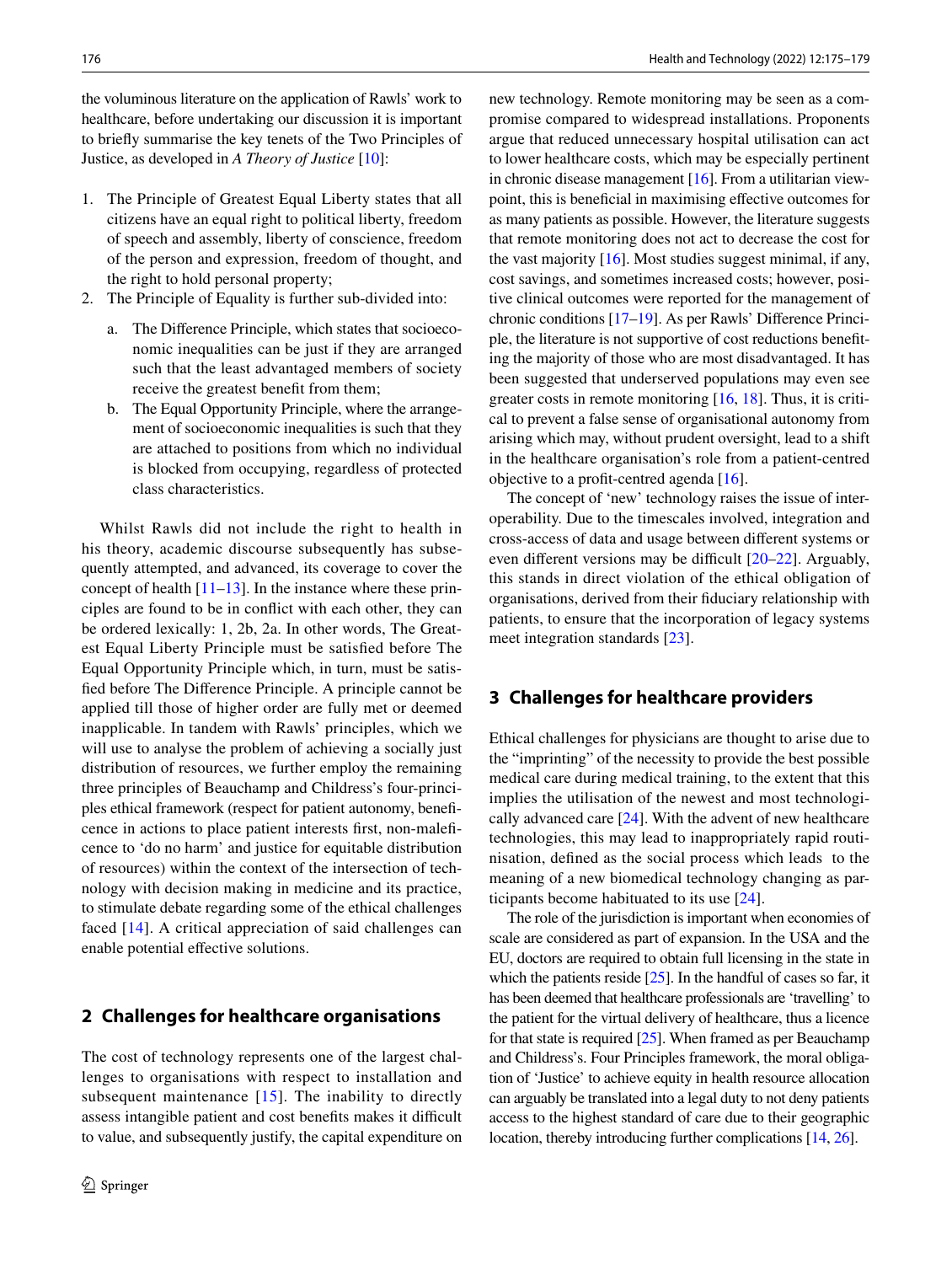Despite healthcare technology presenting significant opportunities to improve healthcare outcomes, inappropriate uptake must be acted against. The technological imperative refers to the inevitability of new technology and its essential nature which denotes the need for acceptance for societal good. Within healthcare, the domination of technology arguably modulates the purpose of healthcare from preservation and restoration under responsible autonomy to death prevention such that the patient is both '(the) battlefeld and (the) prize' [\[27](#page-4-1)]. This introduces the moral dilemma of using the patient themselves as a means to meet the end of death prevention, thereby violating one of the fundamental guiding principles of medical ethics: Autonomy. To explore this further, we must refer to the derivation of morality itself. Referring to the imperative implies an exigent choice with little room for manoeuvring. This occurs to the extent that it becomes unthinkable for doctors to not perform the treatment [[24\]](#page-3-19). Thus, the moral imperative is derived from a social process-mediated origin such that, whilst novel technology is not mandated to be used, the imperative brings about normality as a result of routinisation and is indicative of how the social milieu has infuenced the interpretation of its efficacy [\[24](#page-3-19)].

#### **4 Challenges for patients**

The implications of the moral imperative spill over into challenges presented to patients themselves. The need to ensure appropriate usage of expensive equipment (at least during the early adoption phase) and the moral imperative to utilise the new technology stands as a direct challenge to the need to preserve patient autonomy, as derived from the application of personalism to healthcare systems [\[28](#page-4-2)]. Their manifestation is their unique value which includes immanent properties such as free will [[28,](#page-4-2) [29\]](#page-4-3). Their causative potential stands to be realised via the participation of the person in decisions centring them  $[28]$ . Thus, within the patientcentred framework of modern medicine, the challenge of the moral imperative presents a direct violation.

On the other hand, the position of technology does not need to be restricted to a false dichotomy of either the value-neutrality dictum or the value-ladenness thesis. The admittance of technological value does not automatically imply our subjugation to the technological imperative and reduction in autonomy. Cassell [[5\]](#page-3-2) proposes that the valueladenness of technology is derived from its intrinsic characteristics which correspond to the defciencies of human nature. Thus, handling of the value-ladenness of technology necessitates governance of our values and control of ourselves, whilst the management of its ethical challenges require the management of our ethos [[5\]](#page-3-2).

Despite addressing the minutiae, it is critical to consider the fundamental issue of patient access to digital healthcare technology and services. From a utilitarian viewpoint with regards to if, for example, remote monitoring enables greater access; for the majority, we know that no such improvements in access have been reported  $[16, 17]$  $[16, 17]$  $[16, 17]$  $[16, 17]$ . Similarly, the data into whether or not remote monitoring promotes greater access for the most disadvantaged provides a similar result in that the Rawlsian perspective is not fulflled [[16\]](#page-3-12). In the context of digital health technology provisions, one can consider the disadvantaged to be the underserved, such as remote and rural communities as well as specifc groups within the population as per the socioeconomic divide. Remote communities often lack the necessary fnancial and technological infrastructure whilst the technology itself may be biased to those with adequate levels of technological literacy [[30](#page-4-4)]. This is, of course, under the assumption that the relevant technology has been offered or delivered in the first place. Ethics by design, which imposes a moral obligation on developers to design with aforethought of ethical implications to prevent any discrimination of access, remains a critical consideration for the planning phase of digital healthcare technology [[31\]](#page-4-5).

# **5 Conclusions**

In tackling the challenges faced, the prioritarian approach to distributive justice has been proposed as a potential framework. Prioritarianism focuses on prioritising 'the worse of in the distribution of advantages' [[32](#page-4-6)]. In the current climate, global healthcare is dominated by utilitarian principles with the rational and adopted action being that which produces the greatest good (e.g. numbers vaccinated and cases averted) [\[33](#page-4-7)]. In achieving scale and distributing innovative technology, this can be in contradiction to reaching the most disadvantaged [\[33\]](#page-4-7). On the other hand, prioritarianism is 'sensitive to… (how) advantages are distributed among individuals rather than just concerned with the overall level or sum of them' [\[32](#page-4-6)]. Ensuring that the needs of the disadvantaged (those who are 'seldom heard') are addressed requires less a concern with scale and rather over-correction to ensure that the privileged early adopters who are easier to reach do not dominate the conversation [[33](#page-4-7)]. The principles suggested by Winters et al. include identifying what constitutes disadvantage (such that the social value of digital healthcare can be maximised for the worst off), designing and implementing digital healthcare technologies so that it addresses the needs of the worst off through their participation, and incorporating refections about ethical obligations as digital healthcare researchers and practitioners [\[33](#page-4-7)].

Multiple challenges exist in this attempt to ensure the widespread and effective adoption of digital healthcare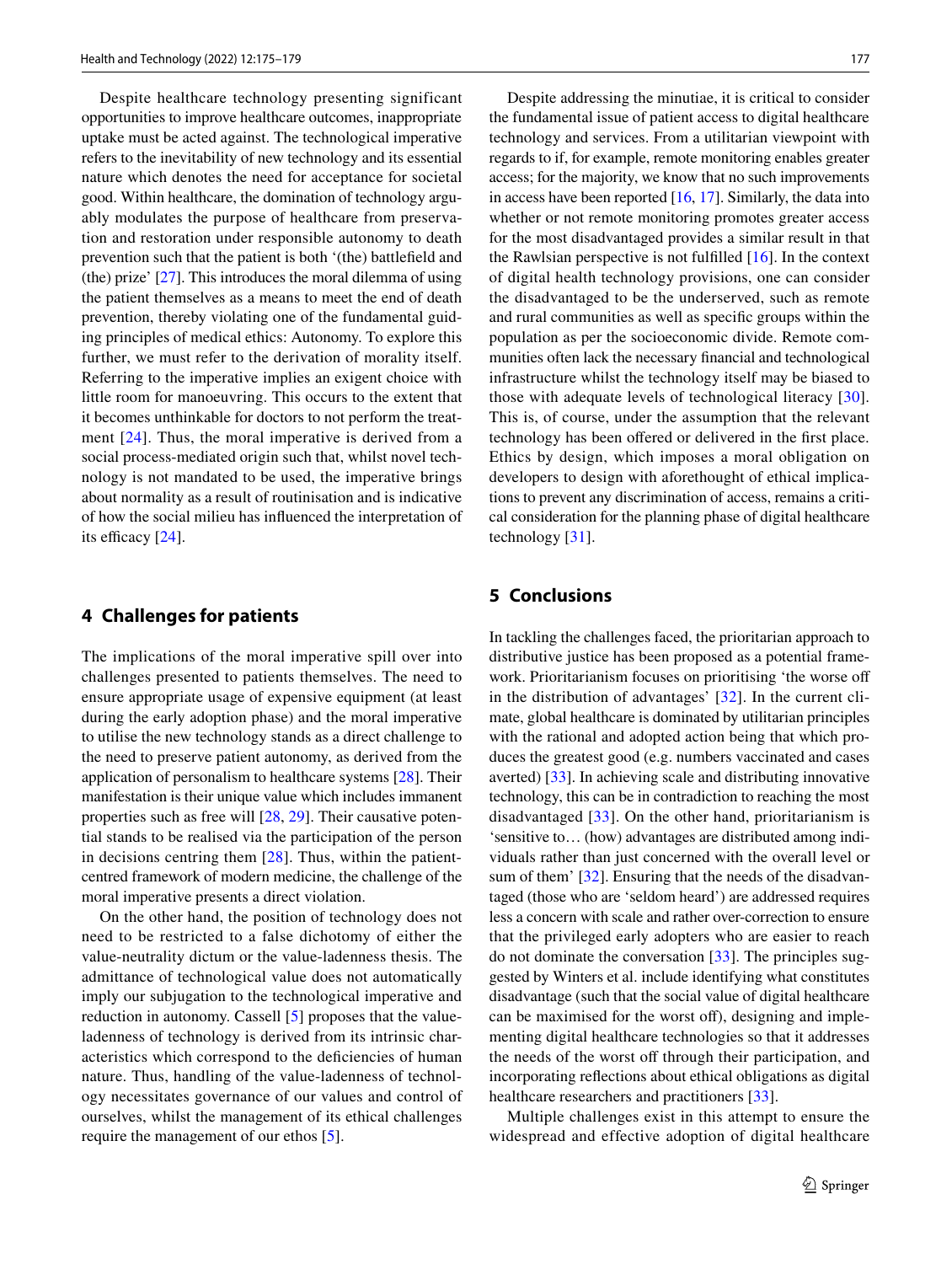<span id="page-3-5"></span><span id="page-3-4"></span><span id="page-3-3"></span>across diferent stakeholders and regions of a country as well as internationally. Even when Laennec introduced the stethoscope, it was accepted very gradually [[34](#page-4-8)]. As per Rogers's seminal 'Diffusion of Innovations' [\[35](#page-4-9)], we are present in the early adopter phase, with the need, and gradual collection, of data (much so as the Philosophy of Science intended it) moving us along the hypothetical curve [[36](#page-4-10)]. One would be correct to question whether, given the multitude of challenges faced, digital healthcare truly enables effective medical outcomes for the good of the patient. Within a Kuhnian context, the integration of digital healthcare acts to advance knowledge and further the physician's role as part of a paradigmatic shift, whilst the empowerment of the patient enhances the overall doctor-patient relationship such that widespread adoption of digital healthcare technology is a goal worth pursuing for the future of the feld.

<span id="page-3-9"></span><span id="page-3-8"></span><span id="page-3-7"></span><span id="page-3-6"></span>**Acknowledgements** I would like to extend my thanks to Nahiyan Raidah for her support in preparing this manuscript.

#### **Declarations**

#### <span id="page-3-11"></span><span id="page-3-10"></span>**Conflict of interest** None

<span id="page-3-15"></span><span id="page-3-13"></span><span id="page-3-12"></span>**Open Access** This article is licensed under a Creative Commons Attribution 4.0 International License, which permits use, sharing, adaptation, distribution and reproduction in any medium or format, as long as you give appropriate credit to the original author(s) and the source, provide a link to the Creative Commons licence, and indicate if changes were made. The images or other third party material in this article are included in the article's Creative Commons licence, unless indicated otherwise in a credit line to the material. If material is not included in the article's Creative Commons licence and your intended use is not permitted by statutory regulation or exceeds the permitted use, you will need to obtain permission directly from the copyright holder. To view a copy of this licence, visit <http://creativecommons.org/licenses/by/4.0/>.

#### <span id="page-3-14"></span>**References**

- <span id="page-3-16"></span><span id="page-3-0"></span>1. Olu O, Muneene D, Bataringaya JE, et al. How Can Digital Health Technologies Contribute to Sustainable Attainment of Universal Health Coverage in Africa? A Perspective Frontiers in Public Health. 2019;7:341. [https://doi.org/10.3389/fpubh.2019.00341.](https://doi.org/10.3389/fpubh.2019.00341)
- 2. Albrecht UV, Kuhn B, Land J, et al. Nutzenbewertung von digitalen Gesundheitsprodukten (Digital Health) im gesellschaftlichen Erstattungskontext. Bundesgesundheitsblatt - Gesundheitsforschung - Gesundheitsschutz. 2018;61:340–8.
- <span id="page-3-17"></span>3. Mesko B. Health IT and digital health: The future of health technology is diverse. J Clin Translation Res. 2018 Dec 17;3(Suppl 3):431. <https://doi.org/10.18053/jctres.03.2017s3.006>
- <span id="page-3-18"></span><span id="page-3-1"></span>4. Slevin P, Kessie T, Cullen J, et al. Exploring the potential benefts of digital health technology for the management of COPD: a qualitative study of patient perceptions. ERJ Open Research. 2019;5:00239–2018. [https://doi.org/10.1183/23120541.](https://doi.org/10.1183/23120541.00239-2018) [00239-2018.](https://doi.org/10.1183/23120541.00239-2018)
- <span id="page-3-20"></span><span id="page-3-19"></span><span id="page-3-2"></span>5. Hofmann B, Svenaeus F. How medical technologies shape the experience of illness. Life Sciences, Society and Policy. 2018;14:3.<https://doi.org/10.1186/s40504-018-0069-y>.
- 178 Health and Technology (2022) 12:175–179
	- 6. Dusek V. Philosophy of technology : an introduction. Blackwell Pub. 2006.
	- 7. Svenaeus F. Phenomenological bioethics: Medical technologies, human sufering, and the meaning of being alive Phenomenological Bioethics: Medical Technologies, Human Sufering, and the Meaning of Being Alive 2017;1–161. [https://doi.org/10.](https://doi.org/10.4324/9781315210131/PHENOMENOLOGICAL-BIOETHICS-FREDRIK-SVENAEUS) [4324/9781315210131/PHENOMENOLOGICAL-BIOETHICS-](https://doi.org/10.4324/9781315210131/PHENOMENOLOGICAL-BIOETHICS-FREDRIK-SVENAEUS)[FREDRIK-SVENAEUS](https://doi.org/10.4324/9781315210131/PHENOMENOLOGICAL-BIOETHICS-FREDRIK-SVENAEUS)
	- 8. Fritz Z, Cox CL. Integrating philosophy, policy and practice to create a just and fair health service. J Med Ethics. 2020;46:797–802. <https://doi.org/10.1136/medethics-2020-106853>.
	- 9. Monitoring and Evaluating Digital Health Interventions: A practical guide to conducting research and assessment. Geneva (2016).
	- 10. Rawls J. A Theory of Justice. 2nd ed. Harvard University Press; 1999.
	- 11. Ekmekci PE, Arda B. Enhancing John Rawls's Theory of Justice to Cover Health and Social Determinants of Health. Acta bioethica. 2015;21:227.<https://doi.org/10.4067/S1726-569X2015000200009>.
	- 12. Cookson R, Dolan P. Principles of justice in health care rationing. J Med Ethics. 2000;26:323–9. [https://doi.org/10.1136/JME.26.5.](https://doi.org/10.1136/JME.26.5.323) [323](https://doi.org/10.1136/JME.26.5.323).
	- 13. Fritz Z, Cox C. Conficting demands on a modern healthcare service: Can rawlsian justice provide a guiding philosophy for the NHS and other socialized health services? Bioethics. 2019;33:609–16. <https://doi.org/10.1111/bioe.12568>.
	- 14. Beauchamp T, Childress JF. Principles of biomedical ethics. 4th ed. New York: Oxford University Press; 1994.
	- 15. Taylor K, Hall B, Siegel S. Shaping the future of UK healthcare: Closing the digital gap. 2019.
	- 16. Williams CW, Oetjen D. An ethical analysis of telemedicine: implications for future research. Int J Telemed Clin Pract. 2015;1:4.<https://doi.org/10.1504/ijtmcp.2015.069470>.
	- 17. Dansky KH, Vasey J, Bowles K. Impact of telehealth on clinical outcomes in patients with heart failure. Clin Nursing Res. 2008;17:182–99. [https://doi.org/10.1177/1054773808320837.](https://doi.org/10.1177/1054773808320837)
	- 18. Tran K, Polisena J, Coyle D, et al (2008) Home telehealth for chronic disease management
	- 19. Dinesen B, Haesum LK, Soerensen N, et al. Using preventive home monitoring to reduce hospital admission rates and reduce costs: A case study of telehealth among chronic obstructive pulmonary disease patients. J Telemed Telecare. 2012;18:221–5. [https://doi.org/10.1258/jtt.2012.110704.](https://doi.org/10.1258/jtt.2012.110704)
	- 20. Centers for Medicare & Medicaid Services (CMS) (2020) Interoperability and Patient Access for Medicare Advantage Organization and Medicaid Managed Care Plans, State Medicaid Agencies, CHIP Agencies and CHIP Managed Care Entities, Issuers of Qualifed Health Plans on the Federally-facilitated Exchanges, and Health Care Providers. Department of Health and Human Services
	- 21. Adibuzzaman M, DeLaurentis P, Hill J, Benneyworth BD. Big data in healthcare - the promises, challenges and opportunities from a research perspective: A case study with a model database. AMIA Annual Symposium proceedings AMIA Symposium. 2017;2017:384–92.
	- 22. Reisman M. EHRs: The challenge of making electronic data usable and interoperable. P and T. 2017;42:572–5.
	- 23. Kluge EHW. Ethical and legal challenges for health telematics in a global world: Telehealth and the technological imperative. Int J Med Inform. 2011;80.[https://doi.org/10.1016/j.ijmedinf.2010.10.](https://doi.org/10.1016/j.ijmedinf.2010.10.002) [002](https://doi.org/10.1016/j.ijmedinf.2010.10.002)
	- 24. Koenig BA. The Technological Imperative in Medical Practice: The Social Creation of a "Routine" Treatment. In: Biomedicine Examined. Netherlands: Springer; 1988. p. 465–96.
	- 25. Silverman RD. Current legal and ethical concerns in telemedicine and e-medicine. J Telemed Telecare. 2003;9:67–9. [https://doi.org/](https://doi.org/10.1258/135763303322196402) [10.1258/135763303322196402.](https://doi.org/10.1258/135763303322196402)